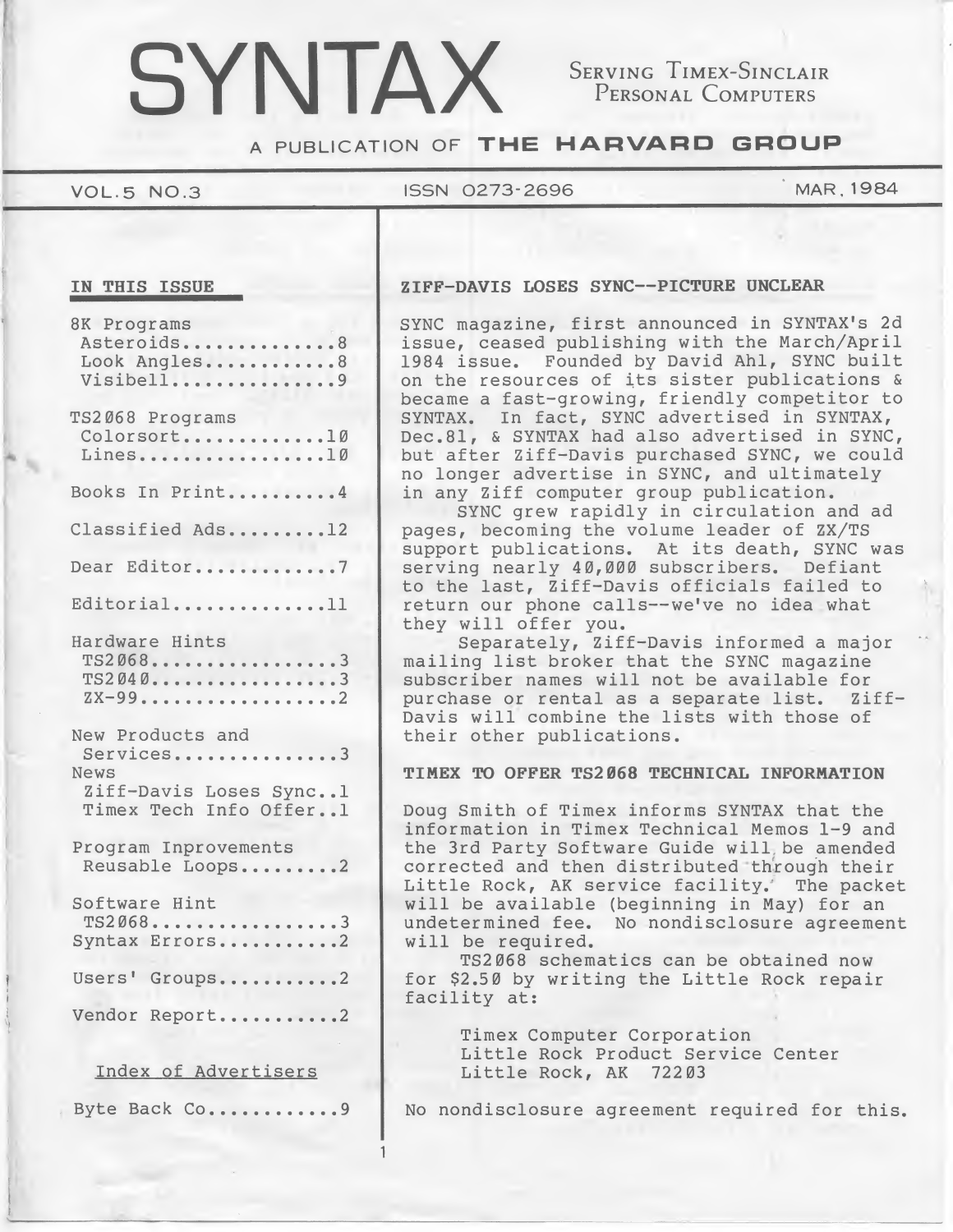SYNTAX ERRORS: Program <sup>1</sup> in Recipes for 2068 Advanced Video, Feb.84, must be RUN twice right after loading from tape and gives <sup>a</sup> false error the first time.

In New Products and Services, Feb.84, Andropos Technology's name is actually Apropros Technology.

# PROGRAM IMPROVEMENTS

In Reusable Loops, Jan.84, you ask for a memory efficient way to test <sup>a</sup> variable for "none of the above." Replace line <sup>5</sup> with:

5 GOTO 3+3\*((K\$="P")+(K\$="5")<br>+(K\$="0")+(K\$="I")+(K\$="A"))

The program will only GOTO line <sup>6</sup> if one of the relations in brackets holds true, otherwise it goes to 3.

R. F. Fraser-Smith, Chicago, IL

#### VENDOR REPORT

Timex will not produce the 2060 Interface, 2065 Microdrive, or 2080 Printer (announced in SYNTAX Jan.84). The 2050 Modem has been sold in some places but may have a heat sensitivity problem. 2020 Cassette Decks are available but offer no benefit over any good cassette deck and may have some design problems.

Hawg Wild Software intends to continue supporting the ZX/TS.

Marge Saylor of Compusa verified that they have a 35% charge for restocking unauthorized returns. Authorized returns that work according to their claims are charged 10-20%. Authorized returns that do not work have no restocking charge. This policy does not appear in their ads.

Thomas B. Woods plans to continue developing software for the ZX/TS and TS2068. See his announcement on page 3.

Simulsion (formerly Lamo-Lem Labs) has a new address: Box 2382, La Jolla, CA 92038. Their phone number is still 619/263-6591.

Quicksilva Inc. (426 West Nakoma, San Antonio, TX 78216, 512/340-3684) still has software available for the ZX/TS and games for the TS2068. They plan to market <sup>a</sup> software line for the QL including educational programs, utilities, and games.

# ZX/TS USERS' GROUPS

To check for a local group that's not listed, or to announce <sup>a</sup> new group, call 617/456-3661 or write SYNTAX, RD <sup>2</sup> Box 457, Bolton Rd., Harvard, MA 01451. Send SASE for name of group in your area.

Andover, KS: Air Capital Users Group, c/o Randy Cummings, 124 W. 10th St., Andover, KS 67002, 316/733-0242 .

Louisville, KY: Bruce S. Chang, <sup>6</sup> Rio Vista Dr., Louisville, KY 40207, 502/458-6163.

Matawan, NJ: Aerco Disc Nationwide Users Group, c/o Burke Mawby, POB 49, Matawan, NJ 07747, 201/566- 7445 (bus), 201/583-4675 (res).

Amarillo, TX: New group forming, contact Joe E. Jenkins, 3100 Mockingbird, Amarillo, TX , 79109, 806/355-3185.

#### HARDWARE HINT--ZX-99

2

<sup>A</sup> <sup>10</sup> Ohm, 1/4 Watt resistor in series with the hot lead of the ZX-<sup>99</sup> Tape Controller remote line may prevent the internal relay from sticking closed.

If you want to add this resistor without opening up your ZX-99, it can be fit inside the remote plug to the cassette deck.

Jay Siegel, Brooklyn, NY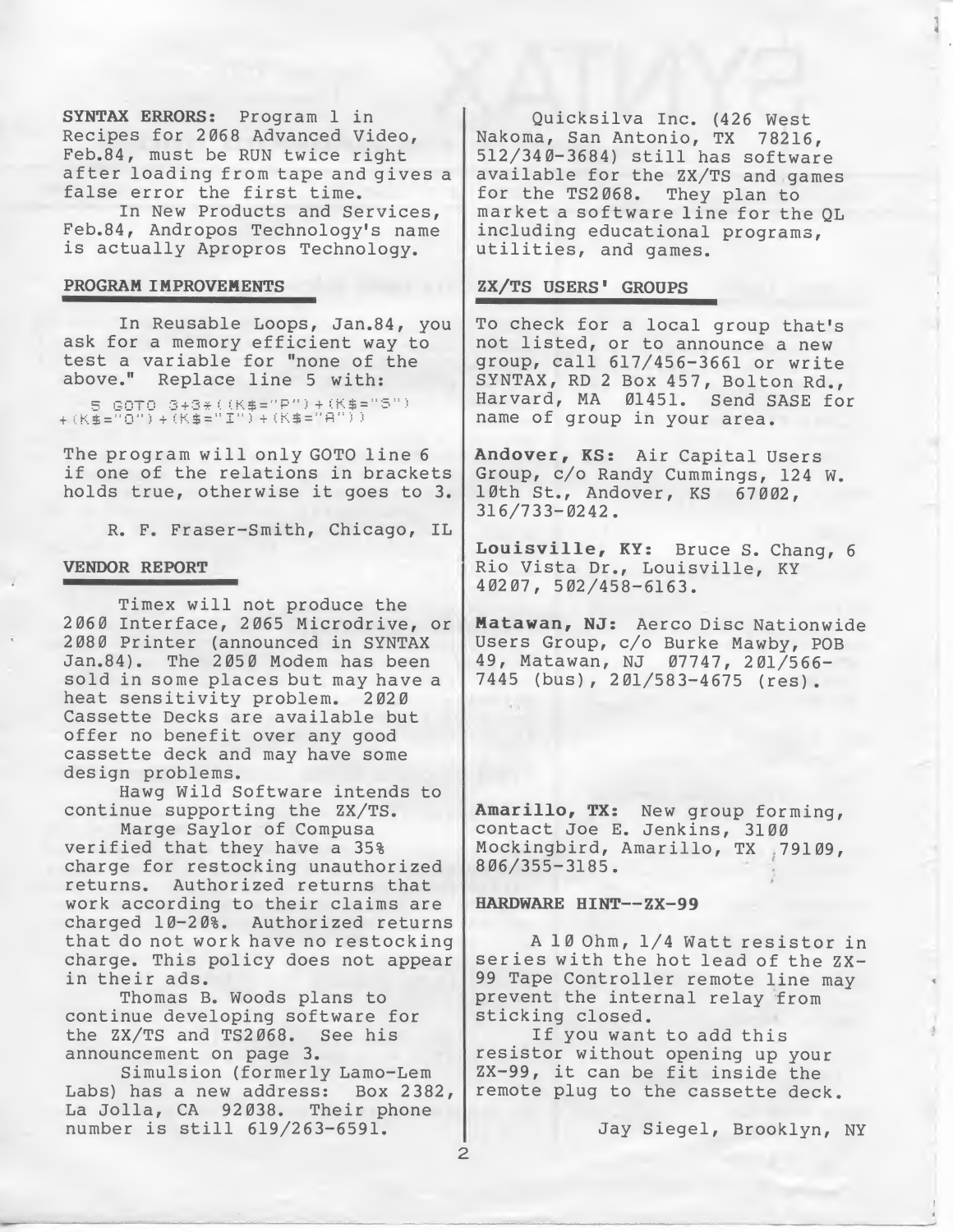#### NEW PRODUCTS AND SERVICES

PRO/FILE 2068 stores your database of up to 28,000 characters organized into files ("screens") and allows fast searching, user formatted printing, screen editing, and alphabetized file index. Available now, full documentation to come later, \$29.95 cassette from Thomas B. Woods, POB 64, Jefferson, 03583, 603/586-7734.

ROMPAK now offers <sup>5</sup> ROMs for their \$16.95 ROM cartridge board (see review SYNTAX Jan.84): ZX PRO/FILE, Thomas Woods database program for ZX/TS (\$24.95), TEXTWRITER word processor (\$24.95), QUICKLOAD, LOADS and SAVEs 16K in 30 seconds (\$17.95 sep., included in PRO/FILE and TEXTWRITER ROMs), VIRTUOSO music program (\$15.95), and GRAPHIX PAK utility routines (\$16.95). Plans for 2716, 32, 64 EPROM programmer \$15. ROMPAK Inc., Suite 100, 82 06 Blackburn Ave., Los Angeles, CA 90048, 213/653-9741.

CLS (POB 104, Cochituate, MA 01778) publishes a telephone directory of toll-free <sup>800</sup> numbers for leading high-tech computer firms (\$3 PPD).

JRC SOFTWARE (POB 448, Scottsburg, IN 47170 812/752-6071, -5106) offers the TS1000 Incredible Super Tape (\$24.95 <sup>+</sup> \$.37 SASE) with over 20 programs, most in MC. Includes sound effects, system programs, an oscilloscope program, tape unlock, assembler, text editor, etc. Similar package for TS2068s also available, including Hi-Res Lander, Oscilloscope, and The Great Graphics Show. All with a 10-day unconditional money-back guarantee.

Games to Learn By (POB 575, Williamsburg, MA 01096 413/268- 7505) offers <sup>3</sup> new TS2068 games: DeathChase (3-D motorcycle chase) for \$19.95, Mystery Manor (graphic adventure) for \$15.95, and Art for All Ages (2068 canvas) for \$15.95.

Fidelity Brokerage Services (82 Devonshire St., Boston, MA 02109 800/343-8722) announces the first national home brokerage trading service, allowing subscribers to enter buy and sell orders on listed and OTC stocks and options 24 hours a day. Any terminal or computer with a modem may be used (MD-2 and ZX/TS or MD-68 and TS2068, for<br>instance). Access is via TELE Access is via TELENET. Available for a one-time subscription charge of \$195, plus \$.40/min. (business hours) or \$.10/min (non business hours).

WHEN YOU ORDER...

Please mention that you saw it in SYNTAX. We can't grow unless advertisers know you read us.

### SOFTWARE HINT--TS2068

To put the TS2068 (or ZX Spectrum) in caps mode (C cursor) from within a program, use: POKE 23658,8. Reset with POKE 23658,0.

Randy Cummings, Andover, KS

# HARDWARE HINT--TS2068

To use the ZX printer with the 2068, wire a 9VDC power supply to the printer (do not connect to edge connector) .

# HARDWARE HINT--TS2040

Your TS2040 Printer can use the thermal paper sold by Radio Shack for use with their 40 column Color Computer printer.

### AVAILABLE FROM SYNTAX...

If you get The Works before Apr.15, you can select, absolutely FREE, any three products (including a 16K RAMpak, The ZX81/TS1000 Home Computer Book, VU-CALC, Frogger, and many other Timex software titles) from the list on the back cover of SYNTAX, February 84.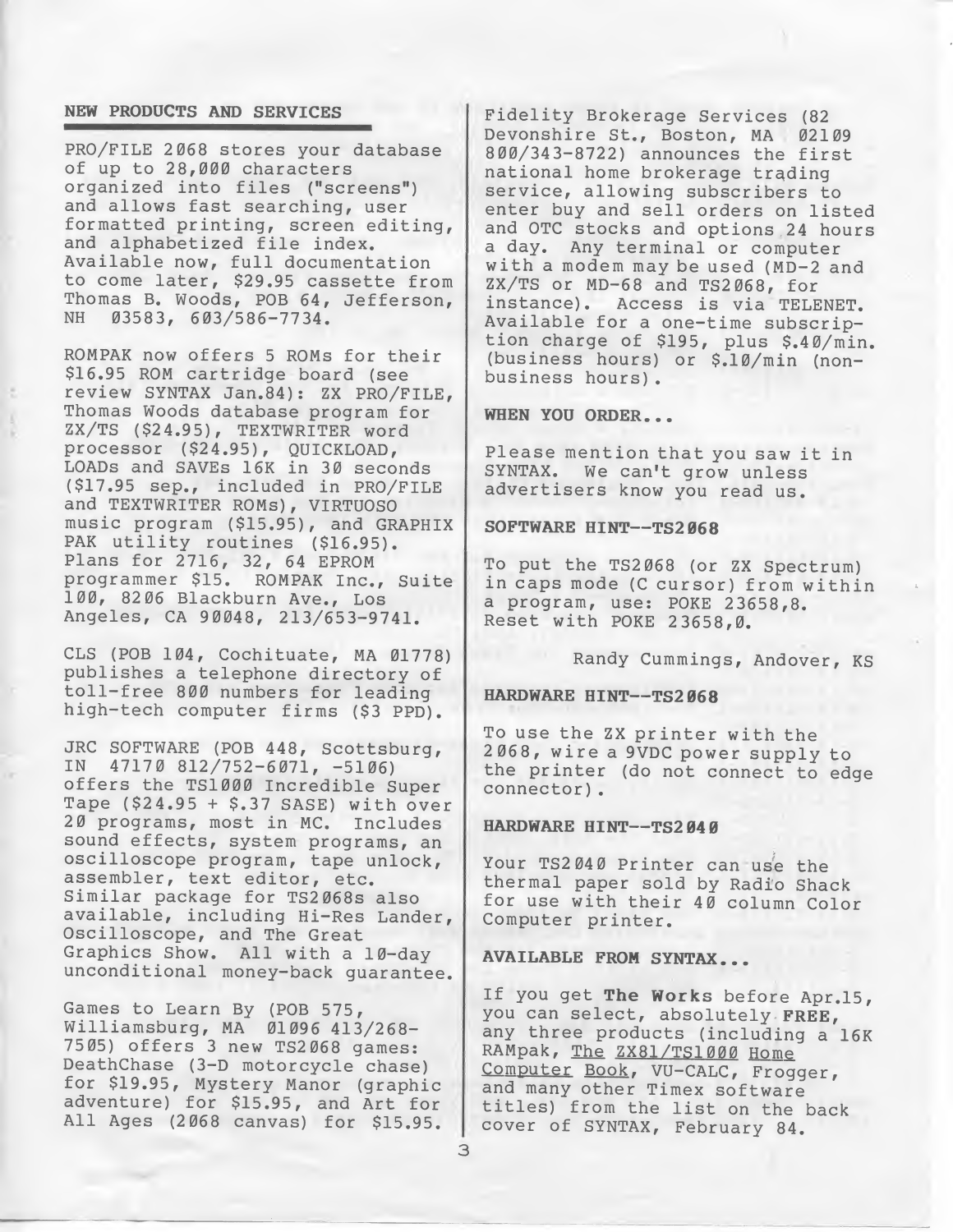# ZX/TS RELATED BOOKS IN PRINT AVAILABLE IN THE UNITED STATES Review appeared in SYNTAX (consult our Dec.83 Index) Future title still scheduled for publication Out of stock but not out of print McGraw-Hill Books, 1221 Ave. Americas, New York, NY 10020 212/512-2000<br>0-07-001698-4 An Introduction to Vu-Calc Spreadsheeting for the Timex An Introduction to Vu-Calc Spreadsheeting for the Timex-Sinclair 2000 & the Sinclair ZX Spectrum 0-07-001699-2 An Introduction to Visicalc Spreadsheeting on the ZX-81 & Timex-Sinclair 1000 \*0-07-010831-5 Crunchers: 21 Games for the Timex Sinclair 1000 (2K) Gosubs: 100 Program-Building Subroutines in Timex-Sinclair BASIC 0-07-02 3959-2 Bogglers: 22 Smart Games (2k to 16k) in Timex-Sinclair BASIC 0-07-031449-7 ZX81-TS1000 Programming for Young Programmers Science & Engineering Programs for the Timex-Sinclair 1000: Professional Programs for the Timex Sinclair 0-07-044041-7 BASICS: <sup>A</sup> Guide to the Timex-Sinclair 1000 (2K) Osborne McGraw-Hill, 2600 10th St., Berkely, CA 94710 800/227-2895<br>0-88134-106-1 ZX81, TS1000 Home Computer Book ZX81, TS1000 Home Computer Book Prentice-Hall, Inc., Englewood Cliffs, NJ 07632 201/592-2000<br>0-13-037318-4 Animation, Games, & Graphics for the Timex 10 0-13-037318-4 Animation, Games, & Graphics for the Timex 1000 Brain Ticklers: Timex Sinclair 1000 Version 0-13-081000-2<br>0-13-164278-2 0-13-164278-2 Computer Graphics for the TIMEX 1000 & Sinclair ZX-81 +0-13-477430-2 Introducing Timex-Sinclair 2000 Machine Code: How to Get +0-13-477422-1 More Speed & Power Mathematical Problem-Solving with the Microcomputer: Timex Sinclair 1000 Version +0-13-729582-0 Programming the Timex-Sinclair 2000 +0-13-729574-X 0-13-729673-8 Programming Projects for Your Timex-Sinclair 1000 Programs for Your Timex-Sinclair 1000 0-13-729780-7<br>0-13-729871-4 Programming Your Timex-Sinclair 1000 in BASIC  $0-13-729863-3$ <br> $0-13-918904-1$ Thirty Games for the Timex-Sinclair 1000 0-13-918896-7 0-13-921759-2 Timex-Sinclair Interfacing: Tested Interfacing Projects 0-13-921742-8 for the ZX80, ZX81 & the Timex-Sinclair 1000  $+0-13-921767-3$  The Timex-Sinclair 2000 & How to Get the Most From It<br> $+0-13-921791-6$  Timex-Sinclair 2000 Book of Games Timex-Sinclair 2000 Book of Games +0-13-921783-5 The Timex TS 2000: Your Personal Computer<br>Publishing Co., Jacob Way, Reading, MA 01867 617/944-3700 Addison-Wesley Publishing Co., Jacob Way, Reading, MA<br>0-201-11064-4 Seventy Games for the Timex-Sinclair 1 0-201-11064-4 Seventy Games for the Timex-Sinclair 1000 0-201-16479-5 Tantalizing Games for the Timex Sinclair 2000 An Explorer's Guide to the Timex-Sinclair 1000 & the Timex-Sinclair 2000 Focal Press, 80 Montvale Ave., Stoneham, MA 02180 617/438-8464 0-408-01101-7 Learning BASIC with your Sinclair ZX80<br>0-408-01323-0 ZX Spectrum User's Handbook ZX Spectrum User's Handbook 0-408-01338-9 Introducing ZX80 Assembly Language Programming Bantam Books Inc., 666 5th Ave., New York, NY 10103 212/765-3535 \*0-553-23241-X Mastering Your Timex-Sinclair 1000 Personal Computer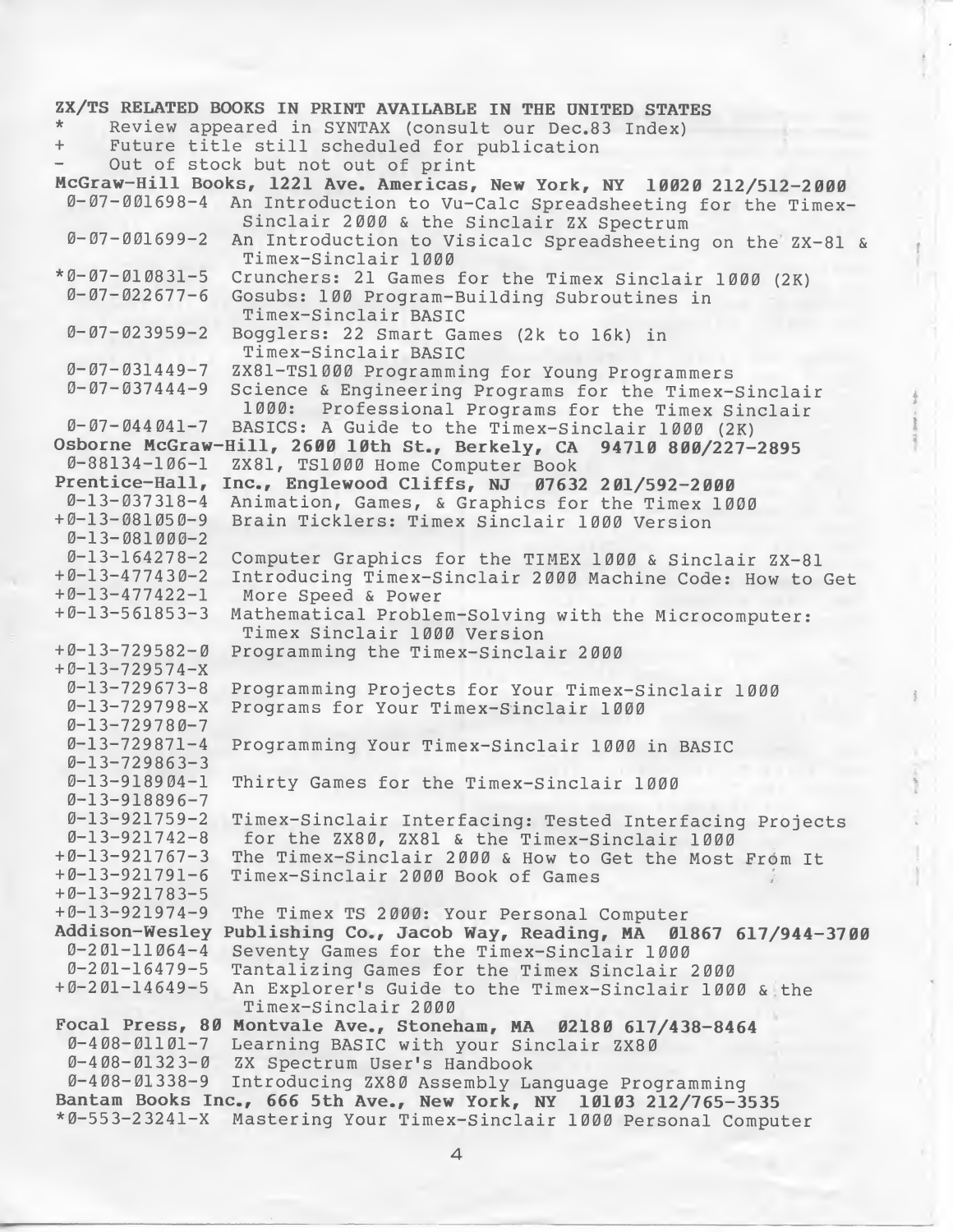Dell Publ., <sup>1</sup> Dag Hammarskjold Plaza, New York, NY 10017 212/605-3000 0-440-52785-6 Games for Your Timex-Sinclair 1000 0-440-52794-5 Games for Your Timex-Sinclair 2000 New American Library, 1633 Broadway, New York, NY 10019 212/397-8000 \*0-451-12138-4 The Timex Personal Computer Made Simple 0-451-12598-3 <sup>51</sup> Game Programs for the Timex Sinclair 1000 & 1500 John Wiley & Sons, Inc., 605 3rd Ave., New York, NY 10158 212/850-6000  $0-471-88730-7$  What Can I Do with My Timex Sinclair 1000? Lots!: 56<br>0-471-88729-3 Programs for the Timex Sinclair 1000 & ZX81 Programs for the Timex Sinclair 1000 & ZX81 0-471-89099-5 The Timex Sinclair 2000 Series Explored \*0-471-89888-0 Byteing Deeper in Your Timex Sinclair 1000 Howard W. Sams, 4300 W. 62nd St., Indianapolis, IN 46268 317/298-5400 \*0-672-21957-3 ZX-81 BASIC Book 0-672-22012-1 Timex-Sinclair 1000/ZX81 User's Handbook 0-672-22077-6 Timex-Sinclair BASIC Primer With Graphics 0-672-22225-6 Timex-Sinclair 2068 Beginner/Intermediate Guide Birkhauser Books, 380 Green St., Cambridge, MA 02139 617/576-6637 3-7643-3080-5 Timex Sinclair One-Thousand: Programs, Games, & Graphics<br>3-7643-3115-1 Machine Code & Better BASIC: For the Timex Sinclair Machine Code & Better BASIC: For the Timex Sinclair 1000 & 2000 Hayden Book Co., 50 Essex St., Rochelle Park, NJ 07662 201/393-6000 0-8104-2102-4 Timex-Sinclair BASIC 0-8104-1064-8 Timex-Sinclair Color Graphics Tab Books Inc., Blue Ridge Summit, PA 17214 717/794-2191 0-8306-0108-2 A Kid's Manual for Programming the Sinclair-Timex<br>0-8306-0608-4 Computers  $0 - 8306 - 0608 - 4$  $0-8306-0117-1$  Using & Programming the ZX81-TS1000, Including Ready-to-<br>0-8306-0617-3 Run Programs  $0-8306 - 0617 - 3$ 0-8306-0523-1 The Sinclair ZX81 +0-8306-0708-0 <sup>A</sup> Kid's First Book to the Timex Sinclair 2068 +0-8306-1708-6 0-8306-1623-3 Computer Companion for the Timex-Sinclair Computers Reston Publ. Co., 11480 Sunset Hills Rd., Reston, VA 22090 703/437-8900 0-8359-0348-6 BASIC Basics for the Timex Sinclair 1500 \*0-8359-4255-4 Mastering Machine Code on Your Timex Sinclair 1500 Timex Sinclair 2068, 1500, and 1000 Machine Language Programming and Interfacing Melbourne House, 333 E. 46st St., New York, NY 10017 212/490-7957 \*0-86161-101-2 Machine Language Programming Made Simple for the Sinclair 0-86161-103-9 Understanding Your ZX81 Rom \*0-86161-113-6 The Complete Sinclair ZX81 ROM Disassembly 0-86161-102-0 Not Only 30 Programs for the ZX81 0-86161-118-7 The Ins & Outs of the TS1000/ZX81 The Complete ZX81/TS1000 BASIC Course ARCsoft Publishers, POB 132, Woodsboro, MD 21798 301/845-8856<br> $\ell$ -86668-020-9 One Hundred & One Timex 1000-Sinclair ZX-81 Pro One Hundred & One Timex 1000-Sinclair ZX-81 Programming Tips & Tricks 0-86668-021-7 Thirty Seven Timex 1000-Sinclair ZX-81 Computer Programs for Home, School & Office 0-86668-026-8 Timex-Sinclair Computer Games Programs 0-86668-027-6 Practical Timex-Sinclair Computer Programs for Beginners Timex-Sinclair Computer Program Writing Workbook Wayne Green Inc., Rt. 101 & Elm St., Peterboro, NH 03458 800/343-0728 0-88006-063-8 Converting to Timex-Sinclair BASIC 0-88006-065-4 Using the Timex-Sinclair 1000 & 1500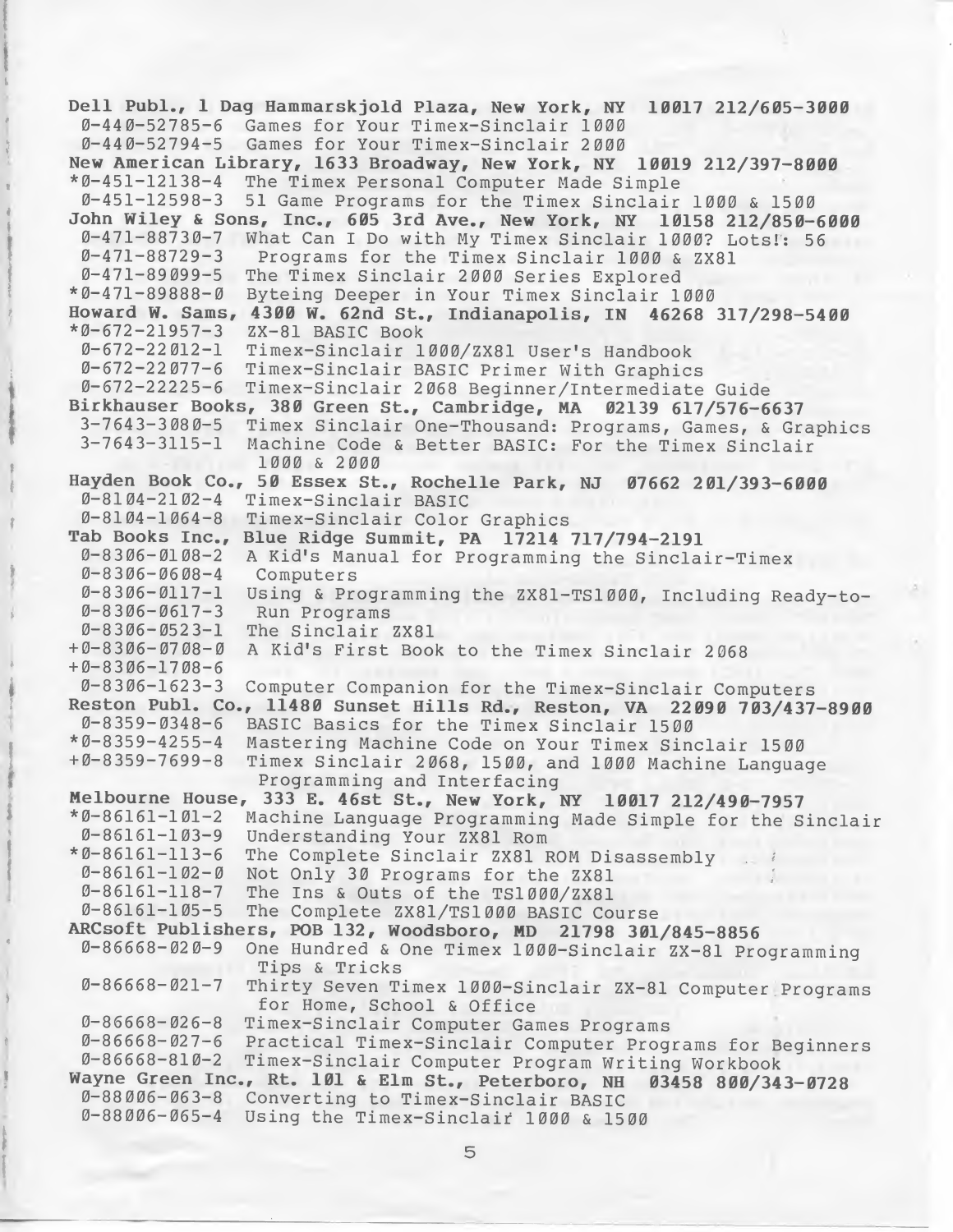Simon & Schuster, 1230 Ave. Americas; New York, NY 10020 212/245-6400 0-671-47069-8 The Essential Guide to Timex/Sinclair Home Computers Que Corporation, 7960 Castleway Dr., Indianapolis, IN 46250 317/842-7162 -0-88022-016-3 The Timex-Sinclair User's Guide, Vol. <sup>1</sup> 0-88022-028-7 Timex-Sinclair 1000 Pocket Dictionary -0-88022-029-5 Timex-Sinclair User's Guide, Vol. <sup>2</sup> 0-88022-030-9 Timelost: Timex-Sinclair 1000 Version Datamost Inc., 8943 Fullbright Ave., Chatsworth, CA 91311 818/709-1202 0-88190-058-3 The Elementary Timex-Sinclair Dilithium Press, 11000 SW 11th St., Beaverton, OR 97005 800/547-1842 0-88056-090-8 The Sinclair ZX81 Book-Software Package: Programming for Real Applications, Also for the Timex Sinclair 1000  $0-88056-107-6$  Using & Programming the Timex Sinclair Computer  $0-88056-113-0$  How to Use the Timex-Sinclair Computer 0-88056-113-0 How to Use the Timex-Sinclair Computer 0-88056-127-0 Control Things with Your Timex-Sinclair Thirty-Two BASIC Programs for the Timex-Sinclair Computer 0-88056-189-0 \*0-88056-155-6 The Sinclair ZX-81: Programming for Real Applications, Also for the Timex Sinclair 1000 R.J. Brady Publishing, Rts. 197 & 450, Bowie, MD 20715 301/262-6300 0-89303-348-0 Brain Games for Kids & Adults Using the Timex-Sinclair 1000, 1500 & 2000 Series +0-89303-874-1 Teach Yourself BASIC with the Timex-Sinclair Computer: <sup>A</sup> Beginner's Guide 0-89303-941-1 VU-CALC & VU-FILE (The Organizer): Getting Serious with Your Timex-Sinclair Sybex Inc., 2344 Sixth Street, Berkeley, CA 94710 415/848-8233 \*0-89588-099-7 Your Timex Sinclair 1000 and ZX81 Trillium Books, POB 921, Madison Sq., New York, NY 10159 212/684-7399 0-89824-058-1 Kids Working with Computers: Timex Sinclair BASIC Manual Book Co., 11223 South Hindry Ave., Los Angeles, CA 90045 213/410-9466 0-912003-16-2 The Timex-Sinclair User's Encyclopedia Cibbarelli, 11684 Ventura Blvd., Studio City, CA 91604 818/797-7654 0-913203-02-5 Introduction to Computer Programming for<br>0-913203-01-7 Information Services Information Services Creative Comp., 39 E. Hanover Ave., Morris Plains, NJ 07950 201/540-0445<br>0-916688-23-2 Fifty Programs for the Timex-Sinclair 1000 0-916688-23-2 Fifty Programs for the Timex-Sinclair 1000<br>\*0-916688-26-7 The ZX-81 Companion The ZX-81 Companion \*0-916688-33-X Getting Acquainted with Your ZX-81 0-916688-41-0 The Gateway Guide to the ZX-81 & ZX-80 0-916688-43-7 The Best of SYNC 0-916688-48-8 The Timex-Sinclair 1000 Idea Book The Working Timex-Sinclair 2068 Compusoft Publishing, 535 Broadway, El Cajon, CA 92021 619/588-0996 \*0-932760-15-5 Learning Timex Sinclair BASIC for the Timex 1000 & the Sinclair ZX81  $K.D.V.H.E.$  Publishers, POB 6788, Chicago, IL 60680 312/791-9065<br>0-932810-00-4 Timex Sinclair Statistics: 12 16K Programs Timex Sinclair Statistics: 12 16K Programs Including Multifactor Analysis of Variance  $0-932810-01-2$  Timex Sinclair Statistics: 12 16K Programs<br> $0-932810-02-0$  For the ZX81, TS1000, TS1500, Including 0-932810-02-0 For the ZX81, TS1000, TS1500, Including<br>0-932810-03-9 Multifactor Analysis of Variance (3 edi Multifactor Analysis of Variance (3 editions: Data in REM, Data in Strings, and Data in Array) Computer Engineering Services, POB 1222, Show Low, AZ 85901 No Phone<br>\*None The Expandable  $ZX80$  and  $ZX81$ The Expandable ZX80 and ZX81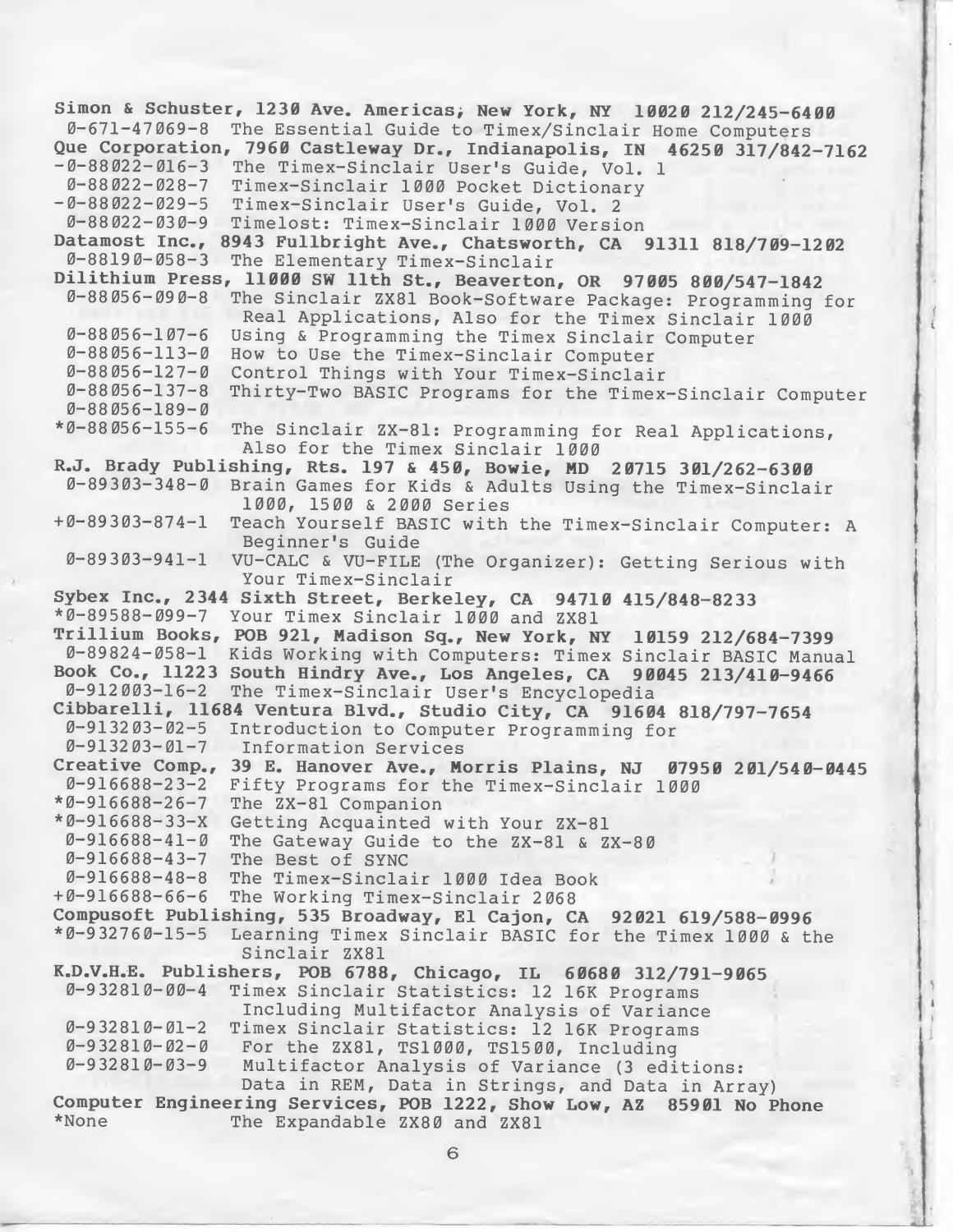# DEAR EDITOR:

I could not believe the pullout of Timex until <sup>I</sup> read it in SYNTAX! It breaks my heart to see a superior product like the 2068 left an orphan. However, it was heartening to read your page 10 statement of intent. I wholeheartedly support your stand and will do all <sup>I</sup> can to support your publication.

I have always mentioned your name when I bought a product advertised in SYNTAX and there have been many occasions.

Looking forward to all future issues, I am yours truly,

Virginia T. Lake, Wilmington, DE

Is there any additional documentation available for the Timex Vu-Calc program? There must be a better description than the one that comes with the tape.

Don Durst, Kettering, OH

Our list of ZX/TS Books in Print (this issue) lists two books about Vu-Calc, ISBN 0-07-001698-4 for the TS2000 (presumably meaning 2068) and ISBN 0-89303-941-1 for ZX/TS.

I am trying to get a copy of the UK manual for the ZX Spectrum. The abbreviated 2068 manual does not cover the computer sufficiently and it may be doomsday before the Timex people come out with their own advanced manual. Of course, I am willing to buy the book if <sup>I</sup> knew where to get it. Warren Fricke, Depew, NY

Sinclair's U.S. office cannot obtain Spectrum manuals for Timex customers since they do not support the TS2068. Timex will not publish the Advanced Programming Manual, however, they will make available technical information for the 2068 starting in May. Schematics are available now. See story, page 1.

After successfully using the old Sinclair ZX Printer for over a year, it finally gave out on me, and I decided to invest in the new Timex-Sinclair 2040 Printer.

I am very disappointed in the product, specifically because the print is too light. Does anyone know of a way to improve the printing quality of the TS2040, so that it prints <sup>a</sup> darker, heavier image, at least as readable as the old ZX printer?

Two separate phone calls to Timex have produced nothing but a "ho-hum" attitude. They don't seem to know anything about printing quality, and can't even tell me where I can buy replacement paper.

Dan R. Sullivan, Seattle, WA

TS2040S print darker on Radio Shack <sup>40</sup> column thermal paper. We use it at SYNTAX for all our listings.

I was shocked, as I'm sure many were, by the news that Timex was getting out of the computer business. And I'm worried about the alarming decrease in the SYNTAX'S size and ad volume. I almost feel I am the proud (?) owner of an unwanted orphan. Has my 16K ZX81 hit <sup>a</sup> dead end?

I hope not. The Timex Sinclair line remains an excellent value. The departure of Timex has created an opportunity for smaller, low-overhead operations to step in and fill the need for continued support of the T/S line.

SYNTAX can play a badly needed<br>role. People need to know what's People need to know what's happening. Who is selling, supporting, or developing what? Where can I get supplies and parts? What's happening in the U.K.?

SYNTAX may be the only channel for distributing news and information to the T/S user community. It would be, in effect, the organ for a nation-wide user's group!

Stephen Greene, N. Reading, MA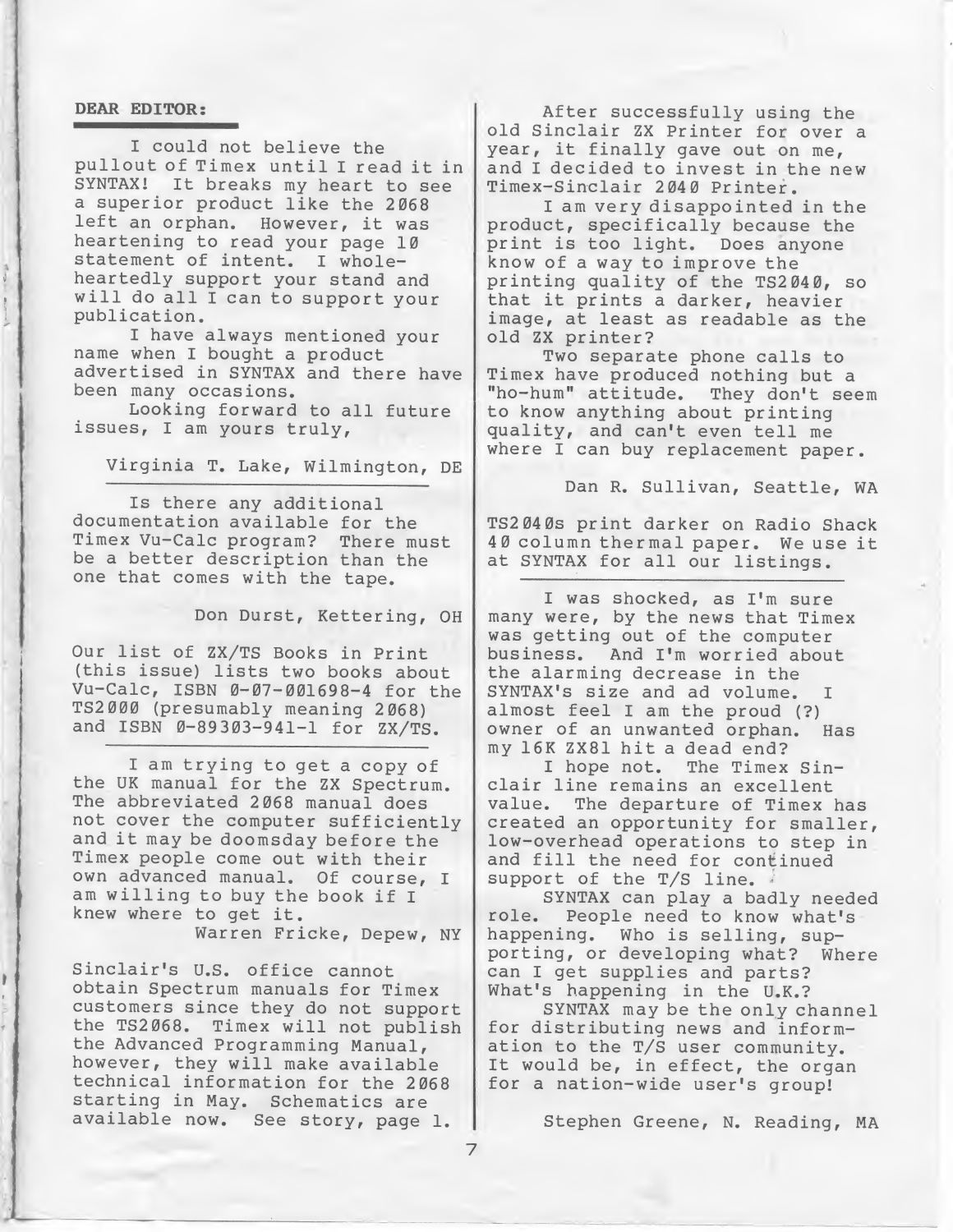#### LOOK ANGLES—8K/16K

Given the latitude, longitude, and local magnetic variation of a dish antenna and the longitude of a geostationary satellite, this program calculates the look angles (azimuth, elevation, and heading) for recieving signals.

Because the ZX/TS computes trig functions only in radians, LOOK ANGLES converts all input into radians and all output back into degrees.

This program runs on the 2068 without any changes after FIRST-LOADing. Adapted from a program published in ELECTRONICS. 8/25/82.

Lawrence D. Terry, Naples, FL

5 REM PROGRAM TITLE "LOOK ANG 10 REM - THIS PROGRAM COMPUTES ELEVATION ANGLE, AZIMUTH, AND C<br>MPASS HEADING TO SYNCHRONOUS OR OMPASS HEADING T<br>BITING SATELITES HINTER LATITUDE, LONG<br>VARIATION IN DEGREES<br>HUNDREDTHS OF DEGREE 20 PRINT ITUDE, AND AND s.  $\odot\oslash$ PRINT 40 PRINT "MY LATITUDE IS ": 50 INPUT<br>60 PRINT  $\Xi$  $\bar{B}$ PRINT 65 PRINT<br>TNPUT 70 "MY LONGITUDE IS "; 8Ø. 90 PRINT 95 PRINT "THE MAGNETIC VARIATI 100 PRINT ON AT MY<br>110 INP LOCATION IS **INPUT**  $\left\vert \cdot\right\vert$ 120 PRINT M PRINT 125<br>130 PRINT "THE SATELLITE LONGIT Is UDE 140 INPÚT 5<br>150 PRINT 5<br>155 PRINT 155 PRINT 160 RÊM -Y IS SAT ALT IN KMS<br>170 RÊM - R IS EARTH RADIUS IN KMS. 180 LET R=6370<br>LET Y=35800 190 LET 200  $G = S - C$ 10 REM LINES 220 AND 230 CONVE<br>LOEGREES TO BADIANS.  $210$ 220 LET G=PI\*G/180 230 LET L=PI#B/130<br>240 LET 0=(005 0)\*(005 L)<br>250 IF ABS (0)=1 THEN LET E=90\* Ø IF ABS (0) =1 THEN GOTO 300 260  $(1 - 0 + 2)$ EFATN ((0-RZ(Y+R))/SOR 280 LET E=E+180/PI

290 REM LINE LINE 280 CONVERTS RADI 300 IF EXP THEN GOTO 460 ĪF 310 (SIN L) <> 0 THEN GOTO 340 320 LET A=90\*SGN (SIN G)+180 330 GOTO 390 LET B-BIN (TAN G/SIN L) 340 350 360 IF (SIN L) >0 THEN GOTO 400 370 LET.  $A = A - 180$ (SIN G) YO THEN GOTO 450 380 IF. 390 LET A=A+360 400 LET  $H = H + H$ LET H=H-360 \*INT (H/360)  $410$ "AZIMUTH IS 420 PRINT MJĀ PRINT 425 430 PRINT "ELEVATION IS "; E PRINT 435 PRINT "HEADING IS "; H  $\Delta \Delta \bar{M}$ PRINT 445. 450 GOTO 130<br>460 LET D=-E DE-E 470 PRINT "ELEVATION IS BELOW H<br>RIZON BY "JD ;"DEGREES," ORIZON BY<br>475 PRINT 480 GOTO 130 SYNTACTIC SUM: 5865, 8K ROM

#### ASTEROIDS—8K/16K

Here's a fast game written in machine code for ZX/TS machines. Enter the first listing, then RUN and input the numbers in the Enter lines  $20 - 50$  in the final listing over the old<br>lines. SAVE the program on ta SAVE the program on tape, then check the Syntactic Sum. To play, RUN and avoid the

 $\sum_{i=1}^{n}$ 

\$ I

> 11 ) \*

asteroids by moving left and right (with 5 and 8). You get one point<br>for each asteroid you avoid. Start for each asteroid you avoid. a new game by pressing any key.

Craig Bird, Victoria, BC, Canada<br>
10 REM 12345678901234567890123<br>
45678901234567890123456789012345<br>
67890123456789012345678901234567<br>
6901234567890123456789012345678901<br>
01234567890123456789012345678901<br>
234557890123456789 23455789012345678901234567890123<br>45578901234567890123456789012345<br>678901234557890123456789012345678<br>09012345678901234567890123456789<br>090123456789012345678901234567890123<br>435678901234567890123456789012345<br>678901234567890123 20 FOR N=16514 TO 16912 INPUT 30 e 30 INPUT H<br>40 POKE N,A<br>50 NEXT N<br>SYNTACTIC SUM: 17377, 8K ROM  $50$  $\substack{33 \\ 42}$ 62 15 54 33  $\bar{\varnothing}$  $\Delta$ 34 50  $\bar{5}\bar{4}$ 12  $64$ 5  $\overline{5}$ 35 54 28 16 251 42 ī2  $54$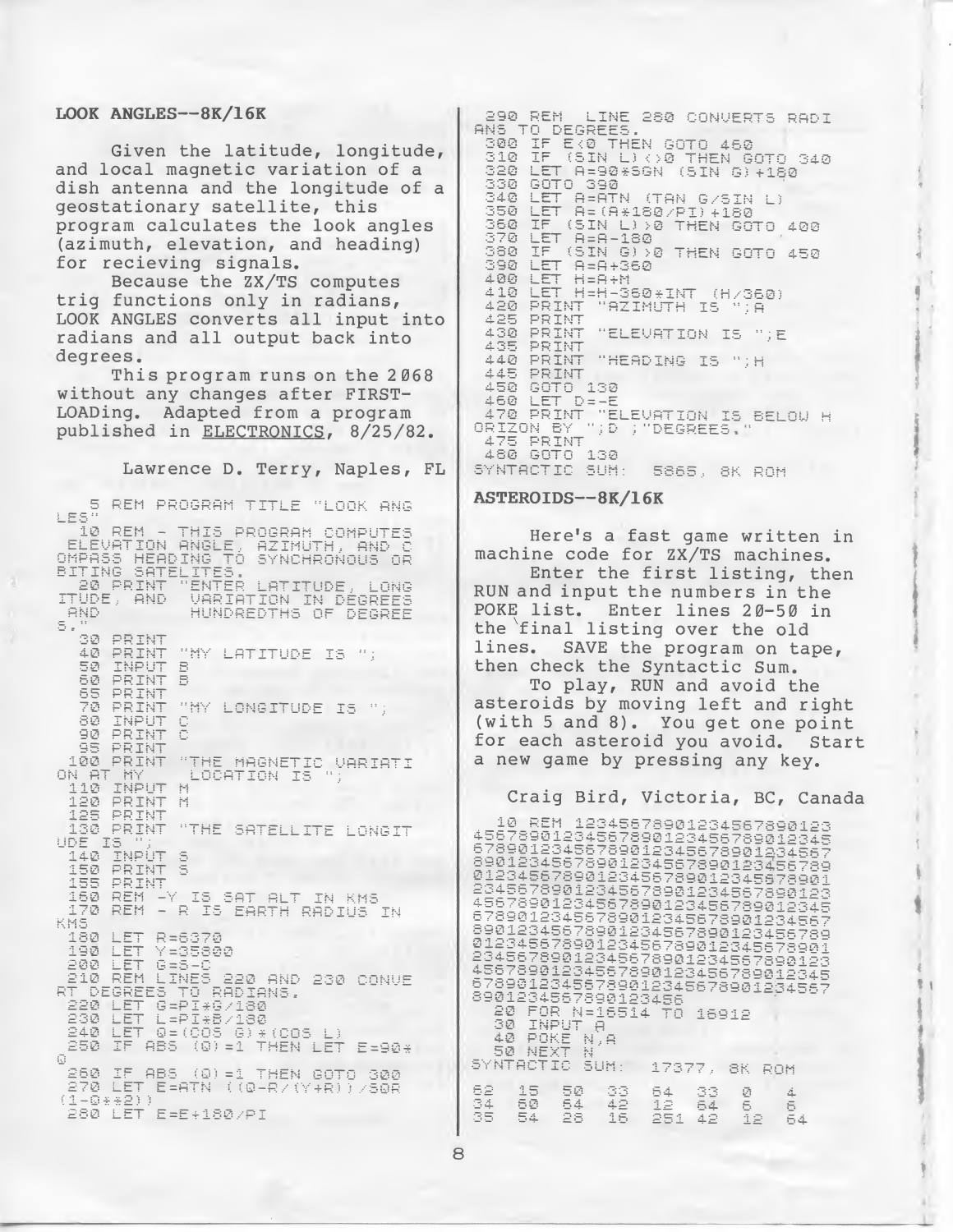| $\frac{185}{126}$<br>32<br>$\frac{\tau_1}{2}$<br>119<br>225<br>24<br>240<br>42<br>6<br>54<br>1<br>ø<br>9<br>52<br>43<br>$\frac{35}{24}$<br>52<br>ēз<br>5<br>32<br>190<br>54<br>247<br>215<br>42<br>54<br>ġ<br>12<br>Î.<br>2<br>$\frac{6}{17}$<br>ø<br>253<br>78<br>33<br>203<br>185<br>203<br>203<br>169<br>9<br>38<br>254<br>126<br>23<br>200<br>54<br>58<br>Ø<br>254<br>223<br>32<br>64<br>33<br>8<br>58<br>$\frac{2}{56}$<br>54<br>61<br>$\frac{15}{33}$<br>24<br>170<br>254<br>32<br>247<br>5<br>54<br>60<br>24<br>3<br>58<br>33<br>50<br>33<br>54<br>ā<br>64<br>42<br>12<br>54<br>1<br>215<br>9<br>6<br>79<br>203<br>38<br>185<br>203<br>ø<br>177<br>203<br>169<br>9<br>54<br>24<br>63<br>42<br>$\frac{123}{172}$<br>188<br>203<br>180<br>35<br>203<br>203<br>54<br>125<br>34<br>123<br>203<br>191<br>183<br>54<br>203<br>203<br>175<br>198<br>57<br>12<br>42<br>54<br>5<br>ø<br>79<br>9<br>54<br>23<br>21<br>32<br>222<br>42<br>50<br>54<br>43<br>124<br>181<br>254<br>Ø<br>32<br>249<br>42<br>50<br>64<br>43<br>43<br>203<br>124<br>32<br>Ξ<br>34<br>159<br>60<br>54<br>24<br>33<br>24<br>Ø<br>ø<br>246<br>42<br>12<br>64<br>na na ca ci<br>A-si gi c<br>35<br>35<br>35<br>27<br>126<br>87<br>214<br>180<br>233<br>176<br>215<br>11<br>241<br>47<br>160<br>24<br>241<br>$\frac{254}{217}$<br>8<br>56<br>205<br><b>nana</b><br>238<br>$\bar{2}1\bar{7}$<br>143<br>201<br>12<br>Ξ<br>71<br>205<br>89<br>197<br>12<br>193<br>81<br>79<br>201<br>205<br>205<br>21<br>218<br>173<br>14<br>$\frac{1}{3}$<br>201<br>1<br>200<br>33<br>18<br>14<br>255<br>253<br>70<br>14<br>205<br>253<br>93<br>24<br>9<br>205<br>155<br>9<br>126<br>52<br>58<br>177<br>42<br>$\frac{15}{93}$<br>35<br>139<br>54<br>84<br>237<br>123<br>23<br>195<br>10<br>$1\,4\,1$<br>$\frac{45}{43}$<br>73<br>117<br>129<br>55<br>58<br>76<br>66<br>31<br>55<br>82<br>54<br>15<br>43<br>109<br>68<br>45<br>90<br>59<br>82<br>69<br>13<br>90<br>77<br>21<br>106<br>ĝ.<br>ā<br>Ø<br>1<br>20<br>129<br>14<br>6<br>222<br>171<br>13<br>5<br>14<br>5<br>ø<br>181<br>Ø<br>220<br>12<br>Ø<br>216<br>20<br>14<br>4<br>5<br>5<br>6<br>223<br>185<br>13<br>Ø<br>4<br><b>UD CD</b><br>207<br>46<br>14<br>10<br>1<br>Ø<br>233<br>5<br>$\frac{20}{175}$<br>14<br>$\frac{5}{4}$<br>106<br>13<br>Ø<br>š<br>3<br>3<br>195<br>48 | Send and receive Programs by Ph<br>Copy Information into memory<br>Print it. Review it. Save it on Tape<br>Use Timex 2040 Printer or RS-232<br>RS-232 Printer Port provided<br>No extra memory Required.<br>See Review in Feb. '84 SYNTAX . 2 FREE Hours on COMPUSERVE<br>COMPUSERVE PACKAGE WITH 5 FREE HOURS ONLY \$39.99<br>NEW $MD-68$ FOR THE 2068<br>SAME FEATURES & SAME PRICE AS THE MD-2B<br>64-K MEMORY \$109.95 KIT . Battery Backup<br>the "ULTIMATE MEMORY" \$119.95 ASSEMBLED<br>SEE REVIEW IN JANUARY '84 SYNTAX<br>KEYBOARD without case  \$39.95<br><b>GORILLA/BANANA PRINTER . \$199.95</b><br>Cassette & Book \$16.95<br><b>ZX PRO/FILE</b><br>including shipping<br>Clearly the Best File Management Program Avaiable.<br>Cassette & Book \$29.95<br><b>NEW PRO/FILE 2068</b><br>Including shipping<br>A new version of the Popular ZX PRO/FILE Program with many<br>new features for the 2068. Includes a 100 Page Manual.<br>RS-232 PRINTER INTERFACE Only \$59.95 KIT \$69.95 ASSEMBLED<br>CONTROL MODULE 8 relays, 8 inputs, \$59.95 KIT \$69.95 ASSEMBLED<br><b>BYTE BACK CO.</b><br>Rt. 3, Box 147, Brodle Road<br>Leesville, S.C. 29070<br>ORDER PHONE 803-532-5812<br>AMMINCAN<br>- 0<br>n ar<br>Add \$4.95 shipping and handling<br>90 Day Warranty On All Modules. 10--Day Return Priviledge<br>VISIBELL--8K/1K<br>This reverses every character<br>Enter the first<br>on the screen.<br>program, RUN and input the numbers<br>in the POKE list.<br>Then enter lines<br>5-80 in the second listing and RUN. |
|------------------------------------------------------------------------------------------------------------------------------------------------------------------------------------------------------------------------------------------------------------------------------------------------------------------------------------------------------------------------------------------------------------------------------------------------------------------------------------------------------------------------------------------------------------------------------------------------------------------------------------------------------------------------------------------------------------------------------------------------------------------------------------------------------------------------------------------------------------------------------------------------------------------------------------------------------------------------------------------------------------------------------------------------------------------------------------------------------------------------------------------------------------------------------------------------------------------------------------------------------------------------------------------------------------------------------------------------------------------------------------------------------------------------------------------------------------------------------------------------------------------------------------------------------------------------------------------------------------------------------------------------------------------------------------------------------------------------------------------------------------------------------------------------------------------------------------------------------------------------------------------------------------------------------------------------------------------------------------------------------------------------------------------------------------------------------------------------------------------------------------------------------------------------------------------------------------------------------------------------------------------------------------|-------------------------------------------------------------------------------------------------------------------------------------------------------------------------------------------------------------------------------------------------------------------------------------------------------------------------------------------------------------------------------------------------------------------------------------------------------------------------------------------------------------------------------------------------------------------------------------------------------------------------------------------------------------------------------------------------------------------------------------------------------------------------------------------------------------------------------------------------------------------------------------------------------------------------------------------------------------------------------------------------------------------------------------------------------------------------------------------------------------------------------------------------------------------------------------------------------------------------------------------------------------------------------------------------------------------------------------------------------------------------------------------------------------------------------------------------------------------------------------------------------------------------------------------|
| 25<br>146<br>14<br>6<br>5<br>Ø<br>3<br>REM Y?M5RND5 BURNDESRND-17<br>10.<br>00( CLS E£RND" SAVE "#40#7( CLS<br>E£RND <sup>#</sup><br>:RND" RUN "WHO BLY" GOSUB B410<br>7?;Acs List Eernd", Wyade41<br>Run Eernd"not "W" clear ?!<br>FA<br><b><i>meYAO蟸4</i>畫QØ</b><br>SТ<br>?SAC<br>F/ Hun Einh (1)<br>S Bacs Bacs Belarnd Return to 4%<br>Usrndmsrndeernd Not  1808 Bac<br>Usrndmsrndeernd Not  1808 Bac<br>ERCS B 08/22 TRND7ACS BACS<br>B6?RNDBLEN ?E£RND 7 ? 08 144<br><b>BACS</b><br>THEN<br>EURNDF? <b>E</b> RETURN<br>4 RAND EURNDFFA<br>24 6URND / 图5<br>PLOT<br>E£RND7777<br>СS<br><b>LET JE / *</b><br>LET 图 RETURN 35<br>DIM<br>雲 OR<br>INPUT<br>NOT<br>OR TAN LN<br><b>PERUAL</b><br><b>PERAT RETAIN</b><br>20<br>SLOW<br>RAND USR 16514<br>30<br>40<br>PAUSE<br>4E4<br>50 GOTO 30<br>SYNTACTIC SUM:<br>36541, 8K ROM                                                                                                                                                                                                                                                                                                                                                                                                                                                                                                                                                                                                                                                                                                                                                                                                                                                                                                                                                                                                                                                                                                                                                                                                                                                                                                                                                                                                                                                  | Lines 20 & 30 reverse the screen:<br>lines 50<br>& 60 set back to normal.<br>12345678901234567890123<br>REM<br>1.<br>4<br>10<br>FOR 8=16514 TO 16537<br>20<br>INPUT<br>Ð<br>30<br>POKE<br>A, D<br>$\Box$<br>NEXT<br>40.<br>SYNTACTIC<br>SUM:<br>4099,<br>8K ROM<br>42<br>12<br>54<br>237<br>75<br>16<br>54<br>$126$<br>$124$<br>$203$<br>$145$<br>118<br>ŜŚ.<br>254<br>$254$<br>$32$<br>40<br>2<br>125<br>144<br>32<br>244<br>201<br>240<br>REM.<br>E£RND GOSUB<br>1<br><b>? (RNDY7754</b><br>LIST TAN<br>714<br>POKE<br>5<br>FAST<br>"IEST OF VISIBELL"<br>10<br>PRINT<br>20<br>16527,254<br>POKE<br>30<br>RAND<br>USR<br>16514<br>PAUSE<br>40<br>-60<br>16527,190<br>50<br>POKE<br>RAND<br>16514<br>50<br>USR<br>70<br>PAUSE<br>-60<br>GOTO<br>10<br>80<br>SYNTACTIC<br>SUM:<br>11968, 8K ROM<br>9                                                                                                                                                                                                                                                                                                                                                                                                                                                                                                                                                                                                                                                                                                                                      |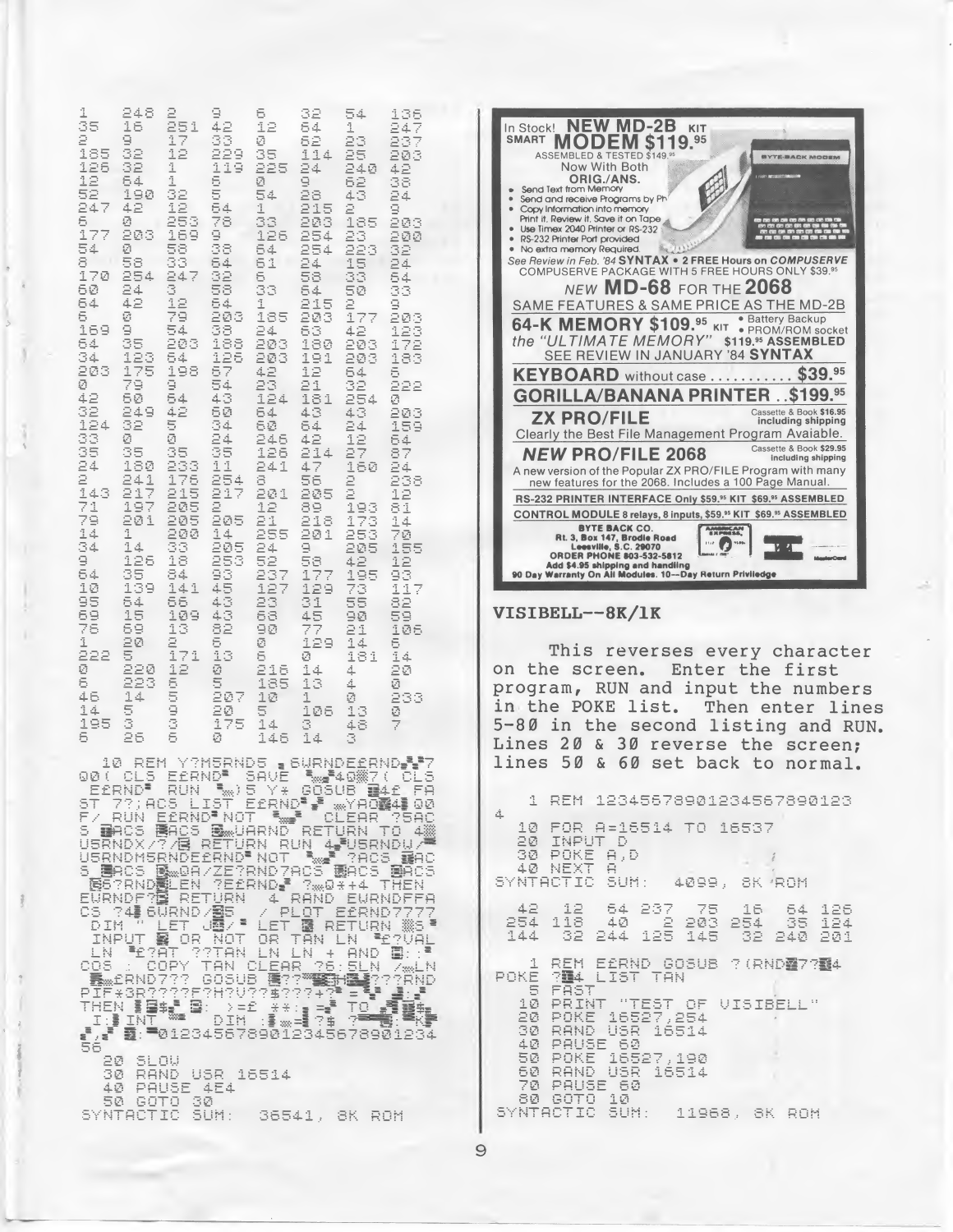#### COLORSORT—TS2 068 LINES—TS2068

These two programs do the same thing: POKE the attribute file with random colors, then sort the bytes, resulting in a display of the sort in progress on the screen.

Try BASIC COLORSORT first so you can see what happens. You can add a line <sup>77</sup> PAUSE <sup>15</sup> to get a better look at the sorting process. This version has a BEEP loop at the end so you'll know when it's done (it takes about <sup>2</sup> hours to RUN).

Now try M/C COLORSORT. You should be truly impressed. It finishes the sort in just <sup>a</sup> few seconds, PAUSES, and starts over.

Lloyd Painter, Quackertown, PA

5 REM 24 Line BASIC Colorsort 10 BRIGHT 0: BORDER<br>15 PAPER 0: CLS  $\mathcal{B}$ : 20 LET 3=22527<br>25 FOR n=1 TO 768<br>30 POKE (a+n),8+8  $(a + n), a + B * INT (RND * 7)$ NEXT R<br>FOR \$4767 TO 1 STEP -1 35<br>40 45 LET  $\times = \emptyset$ 50  $FOR$   $n=1$   $TO$  s 50 FOR n=1 TO s<br>58 LET (=a+n<br>60 IF PEEK (<=PEEK (<br>)TO 80<br>55 LET x=PEEK (<br>75 POKE (+1),x<br>75 POKE ((+1),x<br>80 NEXT 10 THEM OR TO PEEK CK=PEEK (C+1) THEN GO. IF X=0 THEN GO TO 95<br>NEXT S 85<br>90 90 NEXT 5<br>95 BEEP .5,26<br>100 PAUSE 10<br>105 GO TO 95<br>SYNTACTIC SUM: 19948, TS2068 5 REM M/C Colorsort-24 Lines 18 HET 11: 1822-803.000.088.001.255<br>002.229.197.030.000.086.035.125.<br>186.048.006.030.001.043.119.035.<br>114.011.120.024.229.239.193.011.<br>128.029.192.024.228 114.011.120.024.228<br>225.029.192.024.228<br>15 LET a=50000<br>20 FOR n=1 TO 133 STEP 4 20 FOR n=1 TO 133 STEP 4<br>25 POKE a,VAL 0\$(n TO n+2)<br>30 LET a=a+1<br>35 NEXT.D a assess a ruw 35 NEXT A<br>10 BRIGHT 0: BORDER 0: INK 6<br>45 PAPER 0: CLS<br>58 LET 3=22527<br>55 FOR n=1 TO 768<br>60 POKE (a+n),8+8\*INT (RND\*7<br>65 RANGE 150<br>78 RANGE 150<br>75 RANGE 150<br>75 RANGE 150 PAUSE 300 80 35 CLS<br>90 GO TO 50<br>SYNTACTIC SUM: 23160, TS2068

Here's a program that counts on simple math to produce a random display of fans of color. It works by picking two pairs of points on the screen and drawing <sup>a</sup> series of lines between them. It leaves them on the screen for a while and then quietly picks up after itself.



 $1<sup>O</sup>$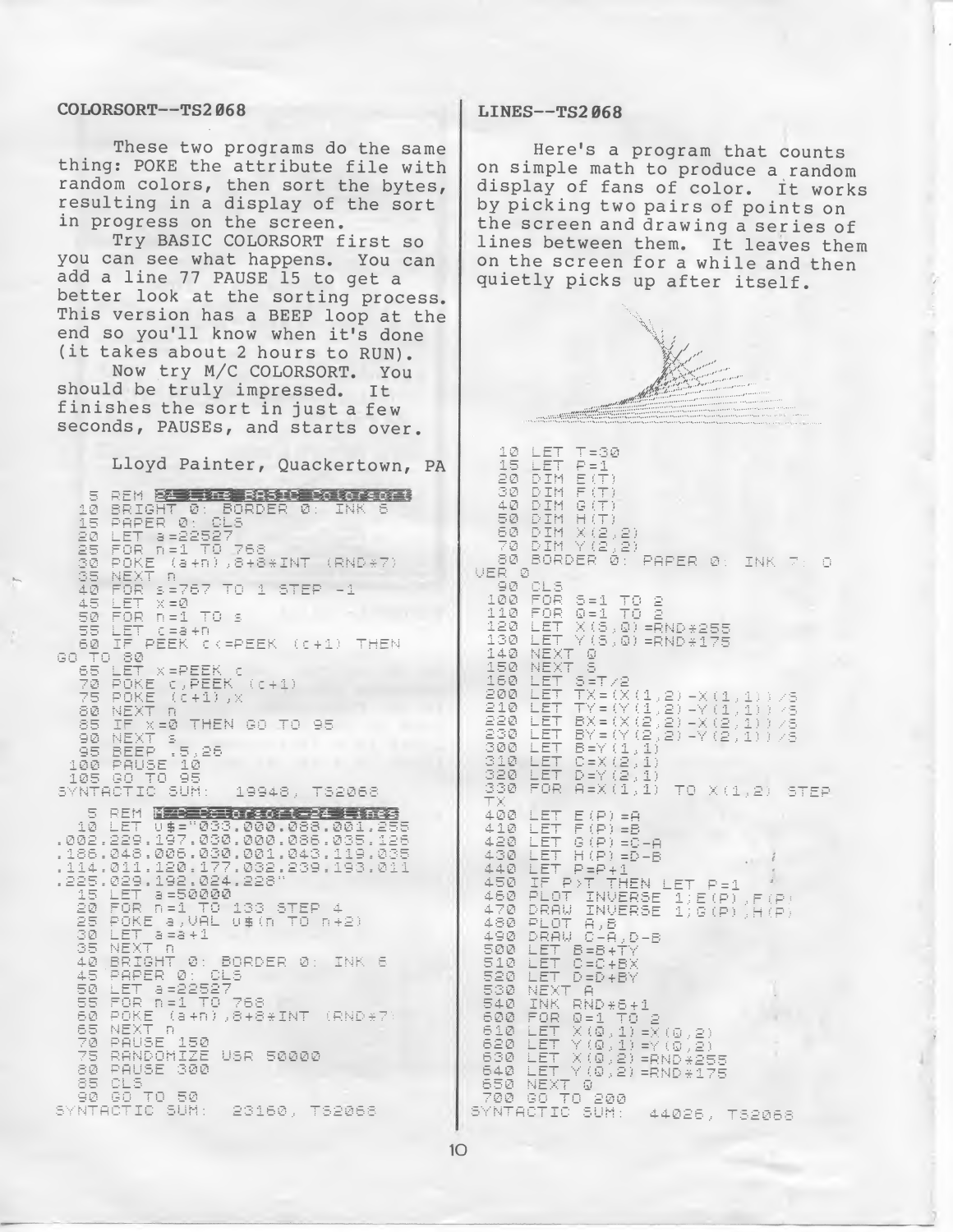SYNTAX is published monthly by <sup>a</sup> whollyowned subsidiary of The Harvard Group.

Syntax ZX80, Inc. RD 2, Box 457, Harvard, MA 01451.

Telephone 617/456-3661.

12 issues, \$29. Single issue, \$4.

Publisher: Kirtland H. Olson Editor: Eric K. Olson Consulting Editor: Ann L. Zevnik Technical Consultant: Kirtland H. Olson

© Syntax ZX80, Inc., 1984. All rights reserved. Photocopying prohibited. ISSN 0273-2696

#### OUR POLICY ON CONTRIBUTED MATERIAL

SYNTAX invites you to express opinions related to any Sinclair or Timex com puter or peripheral, or the newsletter. We will print, as space allows, letters discussing items of general interest. Of course we reserve the right to edit letters to a suitable length and to refuse publication of any material.

We welcome program listings for all levels of expertise, written in either Sinclair BASIC or Z80 machine code. Programs can be for any fun or useful purpose. We will test run each one before publishing it, but we will not debug programs; please send only workable listings. Programs submitted on cassette can be tested more quickly and with less chance of error.

In return for your listing, we will pay you a token fee of \$2.00 per program we use. This payment gives us the nonexclusive right to use that program in any form, world-wide. This means you can still use it, sell it, or give it away, and so can we.

We will consider submissions of news and hardware or software reviews. Please keep articles short (350-400 words). Again, we reserve the right to edit accepted articles to suitable length. We will pay 7 cents per 6 characters, including spaces and punctuation, for accepted articles.

When you send in articles for possible publication in SYNTAX, please include the following information:

• How to operate the program, including what to input if it does not contain prompts.

• Whether you can run the program over again and how.

• How to exit the program.

• The Syntactic Sum (program published in June 81;

send SASE for a free copy).

• What RAM size program requires • What ROM program uses (8K, 2068, Spectrum).

• For MC programs, what addresses must change to relocate the code and what ROM calls are used.

We pay for this explanatory text at the same rate as we pay for articles in addition to payment for the program itself.

If you want us to return your original program listing or article, please include a self-addressed, stamped envelope. Otherwise, we cannot return submitted material.

Fill out the coupon below and mail to: SYNTAX, RD 2, Box 457, Harvard, MA 01451  $\Box$  My check is enclosed.  $\Box$  Please charge my  $\Box$  VISA Make checks Payable to:  $\square$  Diner's Club  $\square$  Mastercard<br>SYNTAX ZX80, Inc.  $\square$  American Express  $\square$  Access  $\Box$  American Express  $\Box$  Access □ Carte Blanche □ Barclaycard Account number Exp. date \_ us the noncedusive right to use that program in any for<br>
us the nonexclusive right to use that program in any for<br>
you can still use it, sell it, or give it away, and os can we<br>
400 words). Again, we reserve the right to  $\Box$  Diner's Club  $\Box$  Mastercard<br>  $\Box$  American Express  $\Box$  Access<br>  $\Box$  Carte Blanche  $\Box$  Barclaycard<br>
Bank number (MC only) Signature \_ Address In return for your listing, we will app you a token tee of 32.00 per program<br>
in each This payment gives us the noneclaisive right to use that program in any for<br>
one This means you can all use it, sell it, or give it awa that (350–400 words). Again, we reserve the right to edit accepted<br>table length. We will pay 7 cents per 6 characters, including spaces<br>to for accepted articles.<br>In formation:<br>the operate the program, including what to in for your listing, we will pay you a token fee of \$2.00 per pregram<br>nent gives us the noneclasive right to use that program in any form<br>this means you can still use it, sell it, or give it away, and so can wonder<br>not gives Make checks Payable to:<br>  $\Box$  biner's Club  $\Box$  Matercard<br>
SYNTAX ZX80, Inc.<br>  $\Box$  Diner's Club  $\Box$  Matercard<br>
SYNTAX ZX80, Inc.<br>  $\Box$  American Express  $\Box$  Access<br>  $\Box$  Carte Blanche  $\Box$  Barclaycard<br>
Account number<br>
Ex Phone: Day (\_)\_Evening (\_)\_ This is a new subscription  $\Box$  My subscription number is: number is:\_

# HOUSE RULES AT THE LAST CHANCE

During the next few weeks you will be inundated with bargains and off-price offers. Refer to your back issues of SYNTAX as you plan to deal with various vendors. Keep these points in mind.

Vendors who never got it right before do not improve as they leave the business. Undelivered orders are not bargains. Use charge-card or COD payments to give you some leverage, and act swiftly if your order is delayed.

Know the terms before you buy. As-is, where-is means you must know what you're buying.

Closeouts, selloffs and other quick-disposal schemes are not seen by sellers as the start of a longterm relationship. Sellers want volume, turnover, & low order cost. Do not bet against yourself by thinking they want future benefits.

Unsupported accessories may come at low prices, but can you do repairs? Will you get enough data? Timex computers & printers are good buys even at list price, but how about the tape recorder? Can you gain by buying it? What discount will equalize the value to one from a continuing manufacturer?

Full price for full value is not the worst deal--just watch.

s3/84 YES! Please send me: The Combination II (13 issues of SYNTAX and SQ imex computers & printers are goodys even at list price, but how<br>bout the tape recorder? Can you<br>ain by buying it? What discount<br>ill equalize the value to one from the continuing manufacturer?<br>Full price for full value is<br>  $\Box$  The Catch-up II (SYNTAX Jan. 82–Jan. 84, SQ Winter 82–Summer 83, plus binder) example and the start of a long-<br>
plume, turnover, & low order cos<br>
plume, turnover, & low order cos<br>
pinking they want future benefit<br>
Unsupported accessories may<br>
pome at low prices, but can you dd<br>
pome at low prices, THE WORKS II (SYNTAX Nov. 80-Dec. 83, SQ Winter 1930 INSTANT CONTENT CONSULTED SURVEY CONSULTED UNEXCESSORED THE WORKS II (SPITCHE ACCESSORED AND CONTENT CONDUCTED AND NOTE THAT AN ONOU THE VALUE OF THE WORKER (SPITCHE VALUE OF THE WORKER OF THE CONTENTING MANUTED THE and Consecuting,<br>Closeouting, selloffs and other<br>Closeouting Sellers as the start of a long-<br>Tem relationship. Sellers want<br>prime relationship. Sellers want<br>blume, turnover, & low order cos<br>in the same tour prices, but can <sup>3</sup> issues of Syntax Quarterly (Winter 82-Summer 83) .. \$25  $\Box$  1 issue Syntax Quarterly  $\Box$  Winter 82  $\Box$  Spring 83 MA 01451<br>
S<sup>1</sup>/84<br>
Please send me:<br>
Combination II (13 issues of SYNTAX and SQ<br>
ter 82-Summer 83)<br>
Catch-up II (SYNTAX Jan. 82-Jan. 84, SQ Winter<br>
EWORKS II (SYNTAX Nov. 80-Dec. 83, SQ Winter<br>
EWORKS II (SYNTAX Nov. 80-De The Catch-up II (SYNTAX Jan. 82-Jan. 84, SQ Winter<br>
22-Summer 83, plus binder)<br>
1977<br>
THE WORKS II (SYNTAX Nov. 80-Dec. 83, SQ Winter<br>
22-Summer 83, plus 2 binders)<br>
12 issues of SYNTAX<br>
12 issues of Syntax Quarterly (Win Telephone orders call 617-456-3661

These offers expire  $5/15/84$  - SUBSCRIBE NOW.